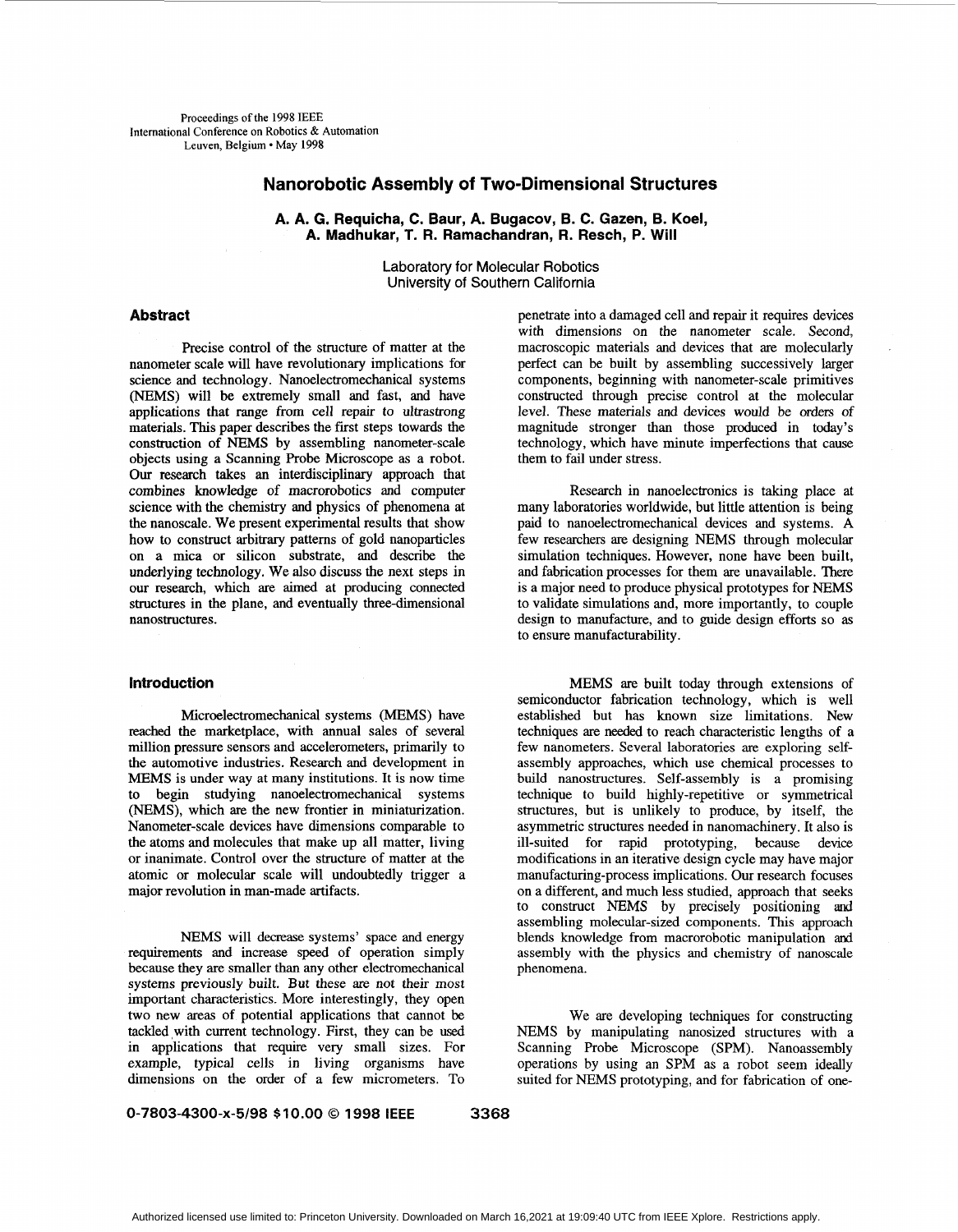<span id="page-1-0"></span>of-a-kind devices or small batches. The high-level systems we are developing for programming nanoassembly operations will pennit rapid exploration of alternative designs. Mass production of validated prototypes might be accomplished either by using arrays of SPM tips working in parallel, by self-assembly, or by a combination of self-assembly and manipulation techniques.

The remainder of this paper is organized **as**  follows. First we discuss the principles of operation of the Atomic Force IMicroscope *(AFM),* which is the specific type of SPM we primarily use in our research. Next, we briefly survey prior work on nanomanipulation with SPMs. Then we present our approach to nanomanipulation and the experimental results obtained thus far. A final section summarizes the results and some of the research directions we are pursuing.

## **The AFM as a Nainomanipulator**

The Atomic Force Microscope *(AFM)* was invented in the mid **1980s.** and has had a major impact on science and technology. The principles of operation of the AFM are shown in Figure 1.



Figure 1 - Principles of operation of the **AFM**  (not to scale).

The forces between atoms in the tip and sample cause a deflection of the cantilever that carries the tip. The amount of deflection is measured by means of a laser beam bouncing off the top of the cantilever. (There are other schemes for measuring deflection.) The tip can be moved vertically with respect to the sample, in the *-z* or  $+z$  directions in the figure, by means of piezoelectric actuators. If the tip of the *AFM* is. brought very close to the sample, at distances of a few  $\rm \AA$  (1  $\rm \AA = 0.1$  nm =  $10^{-10}$ ) m), the tip/sample forces **are** repulsive, and oppose sample penetration by the tip. **This** mode of operation is called contact mode. The force depends on the tip/sample gap-a typical force/separation curve is shown in Figure 2. The force is kept constant by a feedback circuit that controls the piezoelectric actuators. Because of the force/distance relationship, the distance is also constant. Additional piezo motors drive the tip (or, equivalently, the sample) in a *xy* scanning motion. Since the tip/sample gap is constant, the scanning tip traverses a surface parallel to the sample surface. The result of a scan is a  $z(x,y)$  terrain map that follows closely the topography of the sample, as indicated diagrammatically in the figure. (This discussion is an oversimplification; it assumes that the force/ separation curve is constant over the sample, neglects tip-shape effects, and so on.)



Figure 2 - Typical force between tip and sample **as** <sup>a</sup> function of their distance.

Alternatively, the AFM tip can be placed at distances on the order of several nm or tens of nm above the surface, where the interatomic forces between tip and sample are attractive. The cantilever is vibrated at a frequency near its resonance frequency, in the hundreds of kHz range. To a first approximation, the tip/sample force is equivalent to a change in the spring constant of the cantilever, and causes a change in its resonance frequency. In turn, the frequency **shift** in **the resonance** curve causes a change in the amplitude of the tip's vibration. This amplitude change can be used as the error signal in the feedback circuit that controls the tip. (There **are**  alternative detection schemes.) This mode of operation is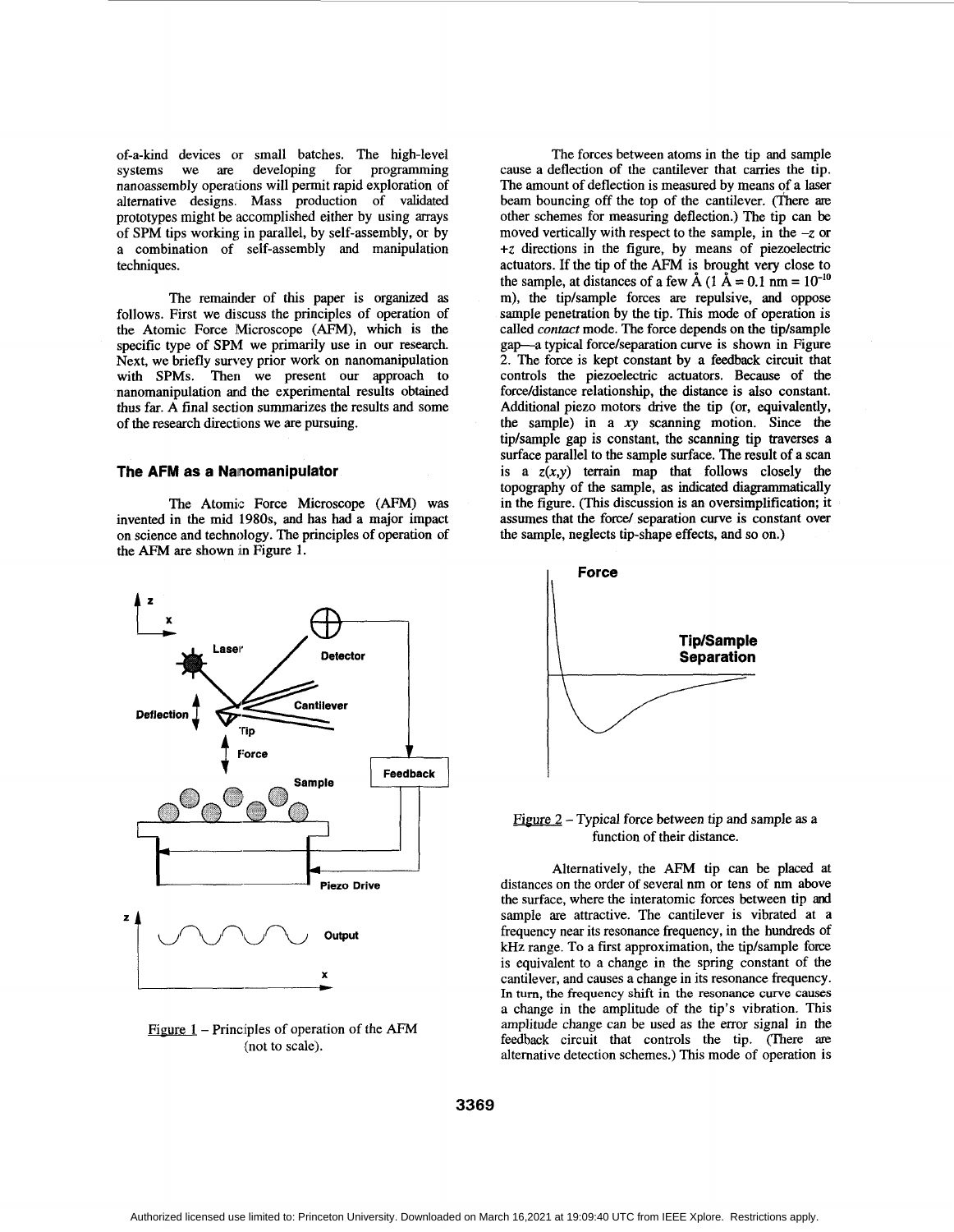called *non-contact* mode. A third mode of operation, called *intermitent contact* (or *tapping)* mode, lies betweeen the other two. In this mode the cantilever vibration is such that the tip touches the sample briefly in each cycle. The transition between non-contact and intermitent-contact operation is subtle, and in practice it is often difficult to distinguish between these two modes. Which of the three modes of AFM operation to choose for an imaging task depends on the specific sample and environment. Typically, non-contact or intermitent contact are used for delicate samples, which cannot withstand the higher forces associated with contact mode.

Other scanning microscopes have been developed. The best known is the Scanning Tunelling Microscope **(STM),** which exploits the quantummechanical tunneling effect between conducting tips and samples. For more information on SPM technology see [Chen 1993, Sarid 1994, Wiesendanger 1994].

SPMs are normally used as sensing devices. However, from a robotic perspective, an SPM is a gripper-less robot, operating under force control in z and positional control in *x,* **y.** Typically, *x,* **y** motions over small regions are done open loop, because of the difficulties (i) in sensing lateral motion with subnanometer accuracy and (ii) in reducing the noise in feedback circuits to acceptable levels. This causes complicated calibration problems because the piezo motors' behavior exhibits nonlinearities, creep and hysteresis. In addition, operation is affected by thermal drift due to material inhomogeneities. This drift at room temperature is typically on the order of several atomic diameters per second. Nanomanipulation with an SPM is not unlike macromanipulation on a conveyor belt!

The force/distance curve shown in [Figure 2](#page-1-0) is highly non-linear, and the behavior of the SPM is difficult to analyze, especially in non-contact or intermitent-contact mode with relatively large amplitudes of cantilever oscillation. We are studying these problems through numerical simulations, and will report our initial results in the near future. Commercial SPM controllers typically are designed through traditional linear-systems methods, but more sophisticated schemes should provide better performance.

It is extremely difficult to sense at the nanoscale. In essence, the only sensor available to us is the SPM itself, which thus functions both **as** a sensor and manipulator. This raises delicate problems, because we have no access to "ground truth" information for navigating the tip amidst the sample's topography. The time needed for an imaging scan (similar to those shown in [Figures 3](#page-4-0) and 4) is typically on the order of several minutes, and corresponds to a large amount of drift. In addition, sensing with the SPM involves a filtering process, in which the shape of the tip gets convolved

with the shapes of the sample's features. In contact mode, as the tip moves maintaining contact with a feature, it traces a curve that is the Minkowski sum of its own shape with that of the feature. In other words, the *measured* feature is actually the *configuration space obstacle* [Latombe 1991] that corresponds to the actual feature and to a robot that is the SPM tip. This causes significant broadening of sensed objects' shapes, and increases the spatial uncertainty of the situation. To make matters worse, the shape of the tip may change **as**  the SPM moves, especially if there **are** substantial forces between tip and sample, which often occur in manipulation operations.

The SPM tip is not equipped with a gripper. It may be possible to attach to the tip suitable molecules that will function as grippers and will be able to transport other molecules. This has not yet been demonstrated experimentally, to the best of our knowledge. A major difficulty is that a molecular gripper must be commandable, so as to open and close when needed. In addition, grippers should be non-specific, i.e., capable of interacting with a variety of objects, whereas molecular interactions tend to be rather specific. On the other hand, at the nanoscale one is not limited to mechanical interactions. Thus, for example, electrostatic forces between tips and samples may be exploited to pick up and deposit objects.

In short, an SPM may be viewed as a robot, but it surely is not your garden variety of robot!

# **Prior Work**

Only a handful of labs **are** pursuing nanomanipulation research. The following works **are**  representative of the state of the art. At IBM Almadén, Eigler's group has been able to precisely position xenon atoms on a nickel surface, iron on copper, platinum on platinum, and carbon monoxide molecules on platinum [Stroscio & Eigler 19911. Eigler also has succeded in transferring xenon atoms to and from an STM tip. All at 4 K. Avouris group, at IBM Yorktown, and Aono's of this work has been done in ultra high vacuum atinum<br>ded in<br>p. All<br>(UHV)<br>Aono's group in Japan have transferred silicon atoms between a tip and a surface in *UHV* at room temperature [Lyo & Avouris 1991] [Uchida et al. 1993]. Samuelson's group at the University of Lund succeeded in pushing galium arsenide (GaAs) nanopaxticles of sizes in the order of 30 nm on a GaAs substrate at room temperature in *air*  [Junno *et al.* 19951. Schaefer *et al.* at Purdue University push gold clusters of sizes 10-20 nm with an AFM in a nitrogen environment at room temperature [Schaefer *et*  al. 1995]. These two groups use techniques closely related to ours. Smaller objects have been arranged into prescribed patterns at room temperature by Gimzewski's group at IBM's Zurich laboratory. They push molecules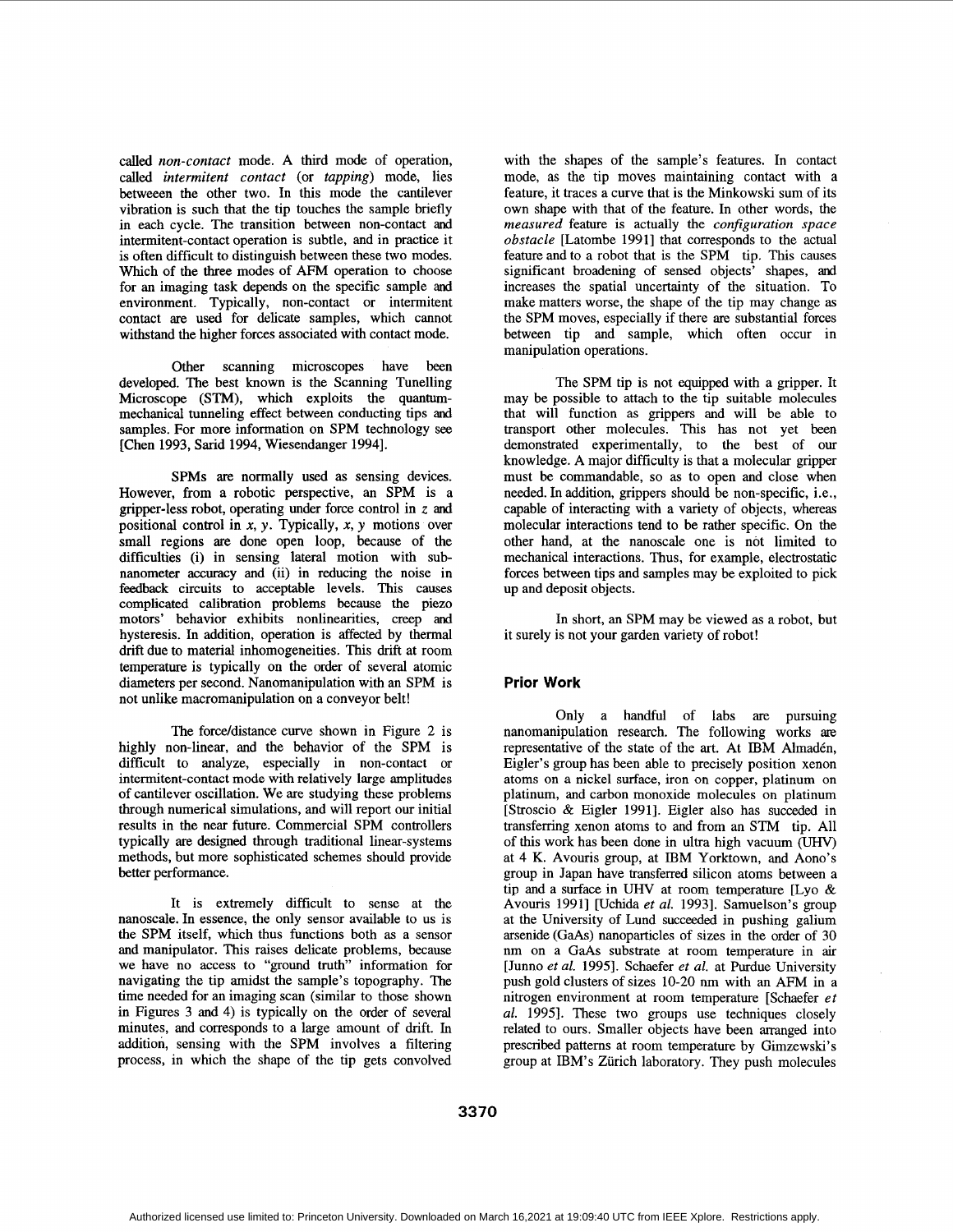at room temperature in UHV by using an **STM.** They have succeeded in pushing porphyrin molecules on copper [Jung et *al.* 19961, and more recently they have arranged bucky balls (i.e.,  $C_{60}$ ) in a linear pattern, using an atomic step in the copper substrate **as** a guide [Cuberes et al. 1996]. C<sub>60</sub> molecules on silicon also have been pushed with an STM in UHV at room temperature by Maruno et al. in Japan [Maruno et al. 1993], and Beton et al. in the U.K. [Beton et al. 1995]. In Maruno's approach the STM tip is brought closer to the surface than in normal imaging mode, and then scanned across a rectangular region with the feedback turned off. This causes many probe crashes. In Beton's approach the tip also is brought close to the surface, but the sweep is done with the feedback on and a high value for the tunneling current. Their success rate is on the order of only 1 in 10 trials. Clearly, nanomanipulation is still in its infancy.

# **Manipulation Techniques and Experimental Results**

#### *Software*

SPMs are normally used to image samples. Commercially-available instruments usually **are**  controlled by an IBM-compatible PC, and come with Windows-based software for scanning and image processing. This software is insufficient for manipulation operations. Our main instrument is a Park Scientific Instruments (PSI) AutoProbe CP, which operates in air at room temperature. It is controlled by a digital signal processing board within a PC. The user normally interacts with the SPM through a Windows graphic user interface (GUI). **This** interface is itself implemented mainly through an Application Programming Interface (API). We implemented our manipulation software through this API.

The API has its own queue of *jobs*, which involve such things as writing user-specified values into the registers, reading output values, and so on. A typical API call places a new job in the queue and returns immediately. The scheduler associated with the API starts the job when resounces are available. When the job finishes, a job-end message is produced. Messaging is done mostly by using the facilities provided by the Windows operating system. An application program, such as our Probe Control Software (PCS), cannot assume that a job has been done until it detects the appropriate job-end message. There are no guarantees that a job will be executed within any specified time limits. We have not found any significant practical limitations in this architecture. However, we think it wise to use the SPM PC almost exclusively for sensing and manipulation operations, so as to avoid as much **as**  possible competition for CPU and *U0* resources.

The workhorse API function used in PCS is *Wave,* which **reads** user-specified ramps or steps onto registers. For example, applying two ramps with **equal**  slopes to the *x* and y registers causes the tip to move in a straight line at **45** degrees. Step inputs can be used to change parameter values. *Wave* applies various ramps and steps simultaneously. The API also has functions for reading output signals from several channels simultaneously. A typical PCS intemal procedure calls *Wave* with appropriate parameters so that the tip moves in a straight line between two given *x,* y positions at a specified speed. During the motion the  $z$  feedback may be turned on and off at specified points, or the amplitude setpoint for non-contact operation may be changed to **and**  from specified values, and so on.

PCS is implemented in C++ in the Windows environment, and it has its own GUI. Typically, we start the SPM and engage the tip by using PSI'S software **and**  GUI, and then switch to our own PCS for manipulation operations. The two programming systems coexist gracefully, since they both run on top of the same API facilities.

We also have built a server that runs on the PC and listens for requests from the net. A client running on another machine can establish communication with the server through sockets, and, essentially, issue API calls. The server routes these to the API running on the PC, and sends the output back to the client. Data is encoded in XDR (External Data Representation), a de-facto standard for interprocess data exchange. We **are** currently rewriting the PCS GUI as a Java applet, and will soon be able to control nanomanipulation operations remotely, by using a standard web browser.

# *Workbench and Objects*

Nanoassembly with an SPM must be conducted on top of a suitable substrate, which is the nanoscale analog of a workbench. Unfortunately, often there is a strong relationship between substrates and the objects to be manipulated, and general-purpose substrates may well not exist. The substrate/particle forces must be strong enough to avoid particle motion due to thermal agitation and SPM imaging, and yet not so strong that the tip cannot move the particles. We have been working with colloidal gold (Au) nanoparticles with a thin coating of gold chloride. These nanoparticles **are** spherical, and **are**  commercially available in various sizes. The chloridecoated particles are slightly negatively charged in air or in aqueous solution, and therefore do not attract each other to form clumps. We have found thus far two successful workbenches for Au balls: mica coated with po1y-Llysine, and silicon coated with a silane self-assembled monolayer (SAM). We have been able to manipulate Au particles with diameters between 5 and 30 nm. Sample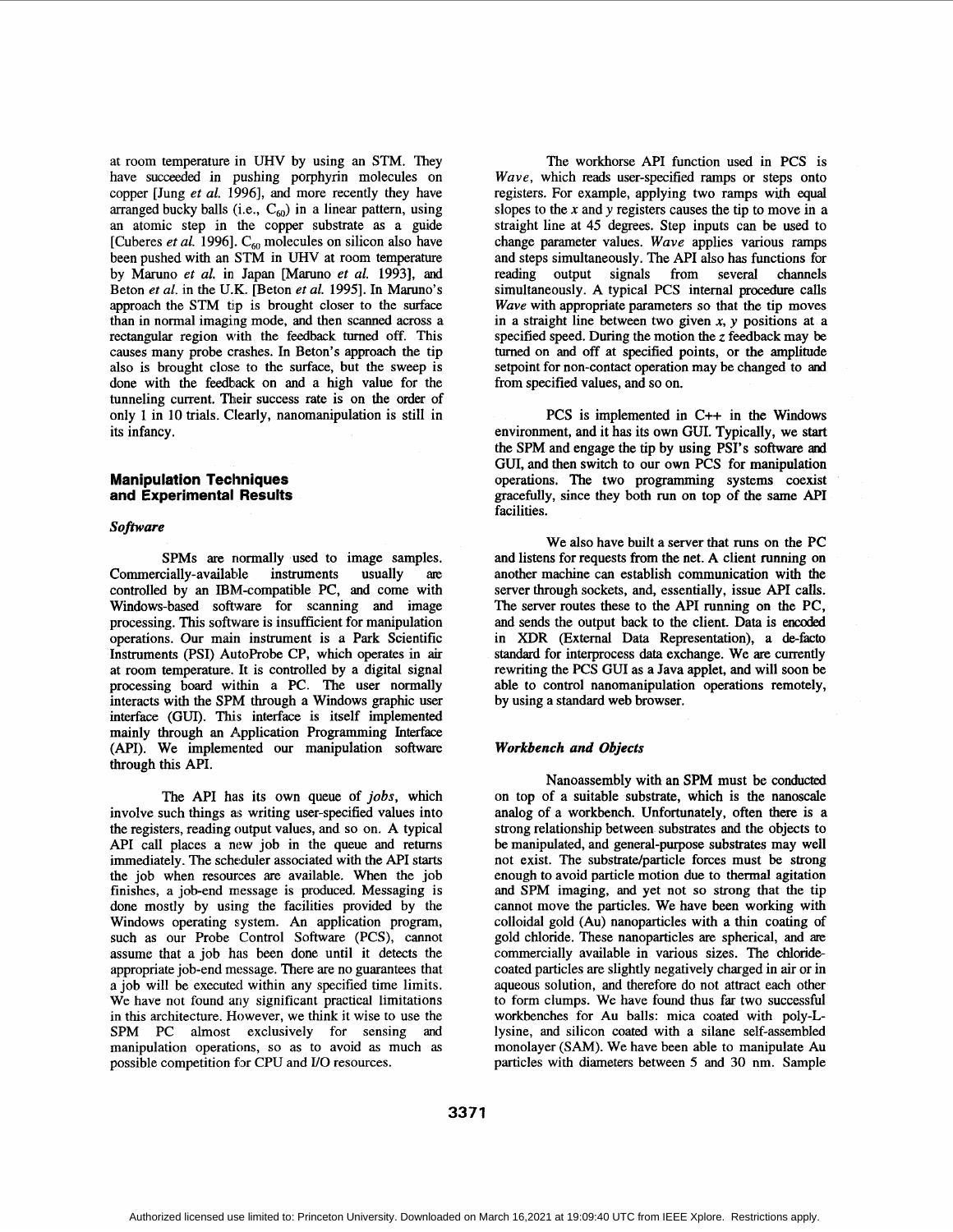<span id="page-4-0"></span>preparation is straightforward and can be done reliablysee [Baur *et al.* 19971 for details.

#### *Manipulation Protocols*

We have developed two protocols for moving nanoparticles with the AFM. In both cases we begin by approaching the sample and imaging it by using PSI'S GUI and software. Once we have decided which particles to move and where to move them, we switch to PCS. Because it takes a few minutes to image a square with dimensions of a couple of micrometers, and we issue commands in robot coordinates, the particles are no longer in their original positions (in robot coordinates) when the commands are issued. This means that we must track the nanoparticles to compensate for drift. Currently we track them manually. We move the tip to the neighborhood of the nanoparticle and then use several short single-line scans to search for the particle. The actual manipulation protocols are as follows.

*Feedback-off protocol* - We move in a straight line that goes through the center of the particle, turn off the 2-feedback just before reaching the particle, and turn it back on after the desired position. Our initial experiments (including those reported below) were done blindly, without acquiring any real-time information during the manipulation operation. Nevertheless, we found that the success rate in moving a particle was nearly 100%. We do not observe balls sliding off the tip. Rarely, a particle may stick to the tip and disappear. In principle, a tip may crash when the feedback is off and the substrate is not sufficiently flat, but flatness can be checked during the preliminary imaging operation. Very recently we conducted a set of experiments and simulations, to be reported elsewhere, that show that the tip is in contact with the particles, and these are mechanically pushed during manipulation. We also succeeded in acquiring realtime data during pushing. These data serve to monitor the progress of the operation, and we expect in the future to incorporate them into more sophisticated manipulation protocols.

*Setpoint change protocol* - Here we keep the feedback on while we move across the particle, but change the vibration amplitude setpoint so as to force the d.c. value of the tip/sample separation to decrease substantially. We have fewer experimental data with this protocol, and have not studied it as thoroughly as the feedback-off protocol. However, we were able to move smaller particles by changing the setpoint than by turning off the feedback.

After pushing a ball we go back to imaging mode, to verify that the action had the desired effect. Occasionally, the motion does not place the particle in the commanded position, and additional pushing is necessary.

#### *Experimental Results*

Figure *3* shows a line pattern created by moving 15 nm Au balls on a mica substrate, using the feedbackoff protocol.



Figure 3 - **A** line pattern of Au balls on mica.

[Figure 4](#page-5-0) illustrates the construction of a square pattern with 30 nm balls on a silicon substrate. [Figure 4](#page-5-0) a is the initial configuration and Figure 4-b is the result of the manipulation. (The small, faded circles are impurities.) This is one of the first patterns we were able to build with a silicon substrate coated with a **SAM** of an amino-functionalized methoxysilane. Again, the feedback-off protocol was used. We have not yet reached the same experimental proficiency with silicon as with mica.

Experiments with the setpoint change protocol, to be reported elsewhere, are also very encouraging. For example, we were able to construct lines with *5* nm Au balls on mica. Patterns of the complexity shown in the figures typically take several hours to build. [Figure 4](#page-5-0) also shows the effect of tip shape on imaging. The Au balls look much larger after manipulation because the tip size became larger. The increase in size may be due to material getting adsorbed on the tip, cr tip damage during contact.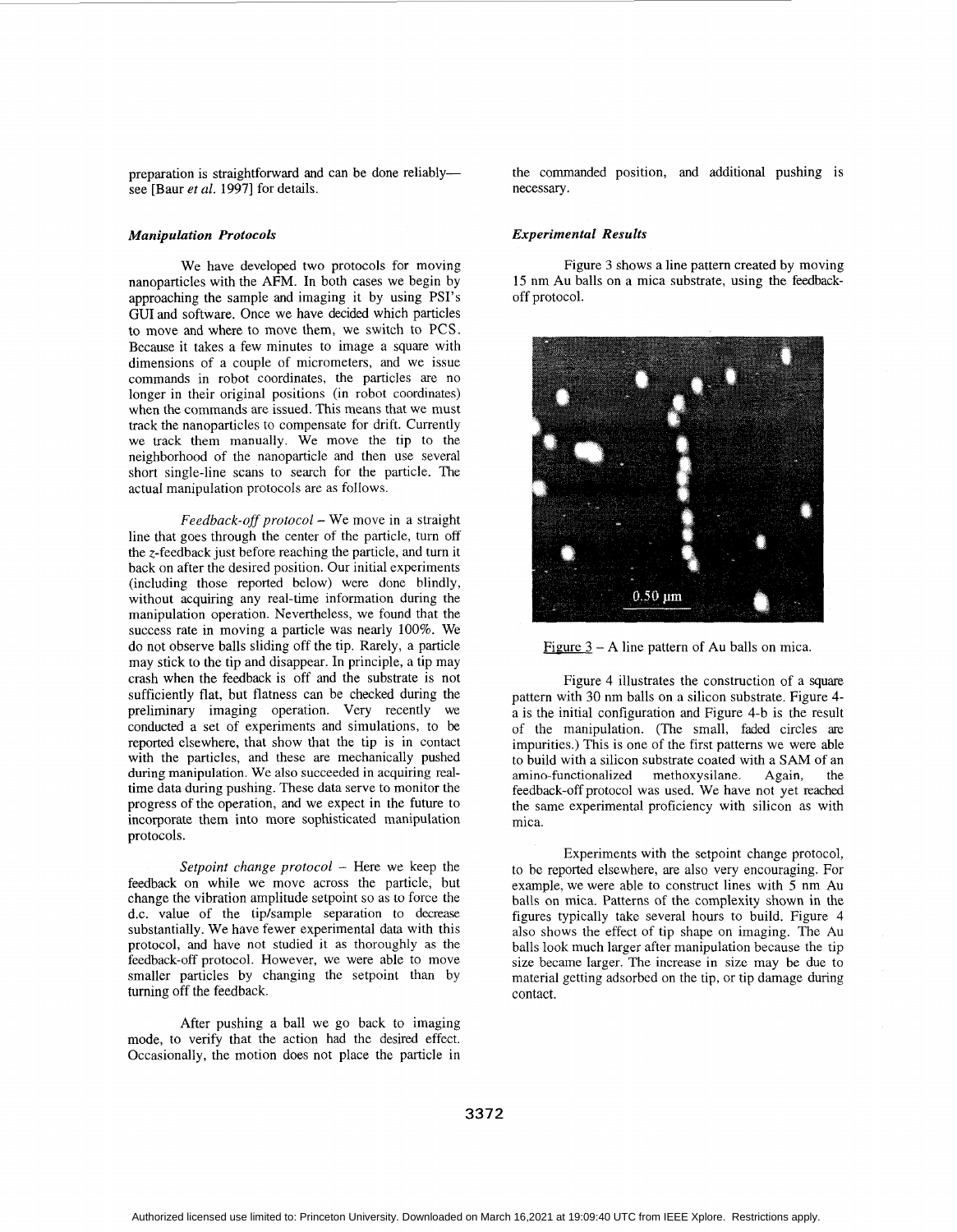<span id="page-5-0"></span>

 $(a)$ 



 $(b)$ 

Figure  $4$  – Construction of a square pattern of Au balls on silicon: random initial configuration (a), and final pattern (b).

#### **Summary and Research Directions**

We have shown that the Atomic Force Microscope (AFM) can be used as a manipulator to interact with nanoscale objects. The patterns of gold nanoparticles shown in the figures (and many others obtained in our lab) were generated by manually commanding the AFM through a special-purpose software interface we designed and implemented. Manual operation is tedious and time-consuming. We are now designing automatic tools for manipulation. These require object tracking to compensate for thermal drift, **as**  well as software for correcting non-linearities, creep and other undesirable characteristics of the piezoelectric actuators.

Constructing patterns of gold balls is a fertile testing ground for nanomanipulation. It may also lead to practically useful applications. For example, it has been shown by others [Andres *et al.* 1996, Elghanian *et al.*  19971 that gold balls can be connected by dithiols (which are organic molecules with reactive thiol groups at each end of the chain) or DNA strands. Therefore, we believe that we will be able to construct connected twodimensional structures with largely arbitrary shapes by first placing gold balls appropriately, and then connecting them. We are ready to begin experimenting with dithiols. These structures may have interesting mechanical and electrical properties. For example, the thiol-connected structures are likely to conduct, and therefore may serve as nanowires of arbitrary geometry. If the structures are sufficiently robust, we may be able to move them and connect them to other sub-assemblies. Patterns of nanoparticles have many other potential applications, which range from high-density digital storage, to singleelectron transistors, and as templates for growing nanostructures.

Admittedly, these are small steps towards the production of useful NEMS (nanoelectromechanical systems). However, considering the size of the objects being manipulated, and how reliably we can move them, we find the results very encouraging. NEMS for the masses, as envisioned by Drexler [Drexler 1992] and others, may be still years away, but interesting prototypes may appear in the not-so-distant future in our lab (preferably!) or elsewhere. An important challenge is the assembly of three-dimensional systems. This may require the invention of molecular grippers for picking and placing nanoscale objects. Grippers are high in our research agenda.

## **Acknowledgements**

This research was supported by the Z. A. Kaprielian Technology Innovation Fund.

# **3373**